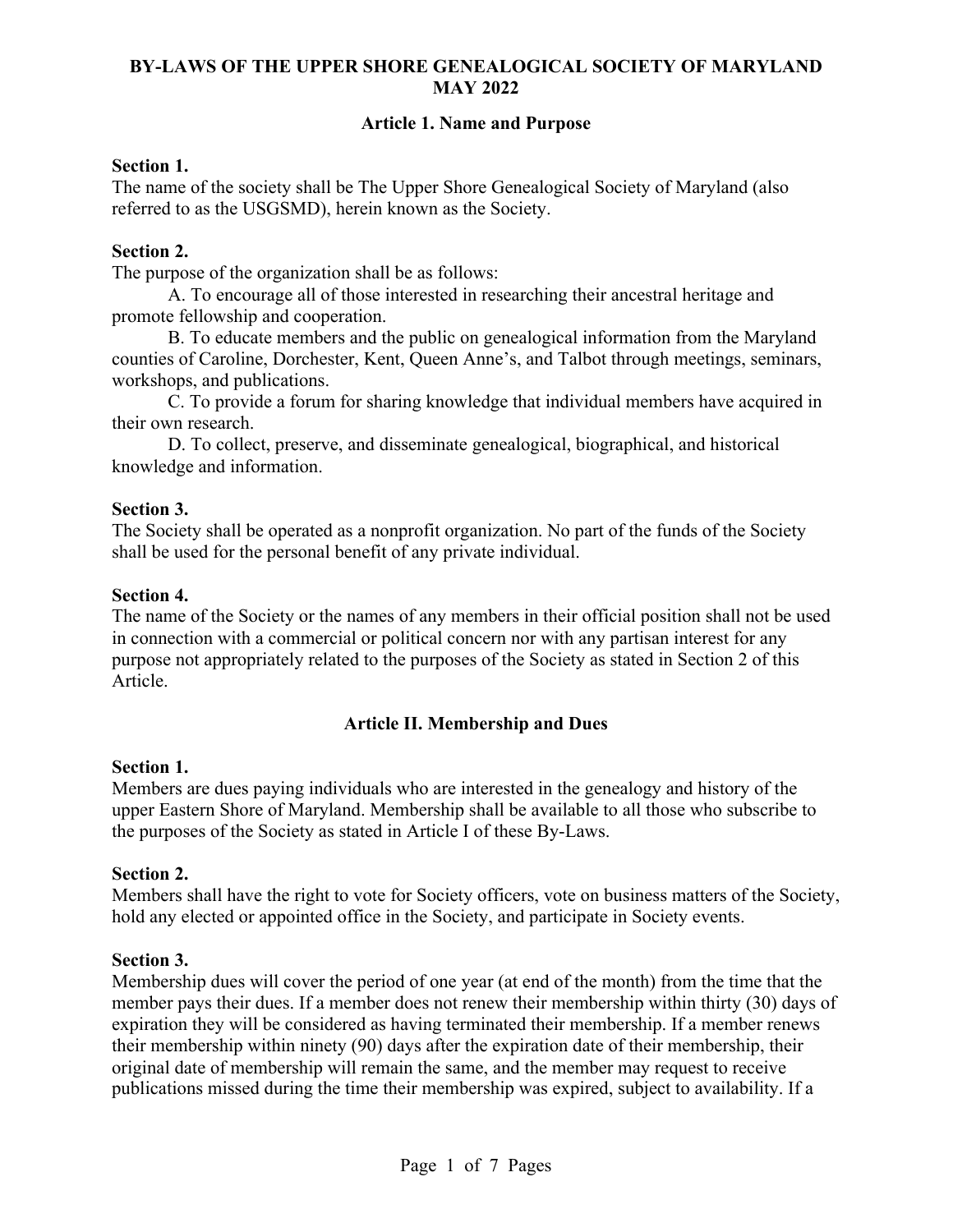member renews their membership after that time, they will have a new membership date, and are not entitled to receive publications missed during the time their membership was expired.

# **Section 4.**

Membership dues will be set by the Executive Board of the Society. Annual dues may be modified by a two-thirds vote of the Executive Board.

# **Section 5.**

A member may be dropped from membership in the Society for deliberate actions that are deemed to be detrimental to the welfare or the good name of the Society by a vote of two-thirds of the Executive Board. Any member whose membership is dropped shall be notified by letter within 14 days of the decision.

### **Section 6.**

Membership dues shall not be refunded for any reason including resignation, death, or dismissal from the Society.

# **Article III. Society Meetings**

### **Section 1.**

Society Meetings shall be held five times each fiscal year on the second Saturday of September, November, January, March, and May, or at other times and at such places as may be determined by the Executive Board, should rescheduling of a Society Meeting be required. Society Meetings may be attended in person, by telephone, or by other electronic means (such as videoconference, online chat, etc.). Only members who are present may vote at meetings. Society Meetings are open to all interested persons, although only members may vote at Society Meetings.

# **Section 2.**

A special Society Meeting may be called by the President, or a majority of the Executive Board, when it is deemed to be in the best interest of the Society. Notices of such meetings will be posted to the Society website and members will be notified at least ten (10) days prior to the date set for the scheduled meeting. This may be done by US Mail and/or by email using the addresses and email addresses which members provided to the Society.

### **Section 3.**

The order of business at all meetings of the Society shall be determined by the President, although it may be altered or suspended at any meeting by a majority vote of the members present at the meeting.

# **Article IV. Officers**

### **Section 1.**

The officers of the Society shall be as follows: President; Vice President; Treasurer; Recording Secretary; and/or Corresponding Secretary.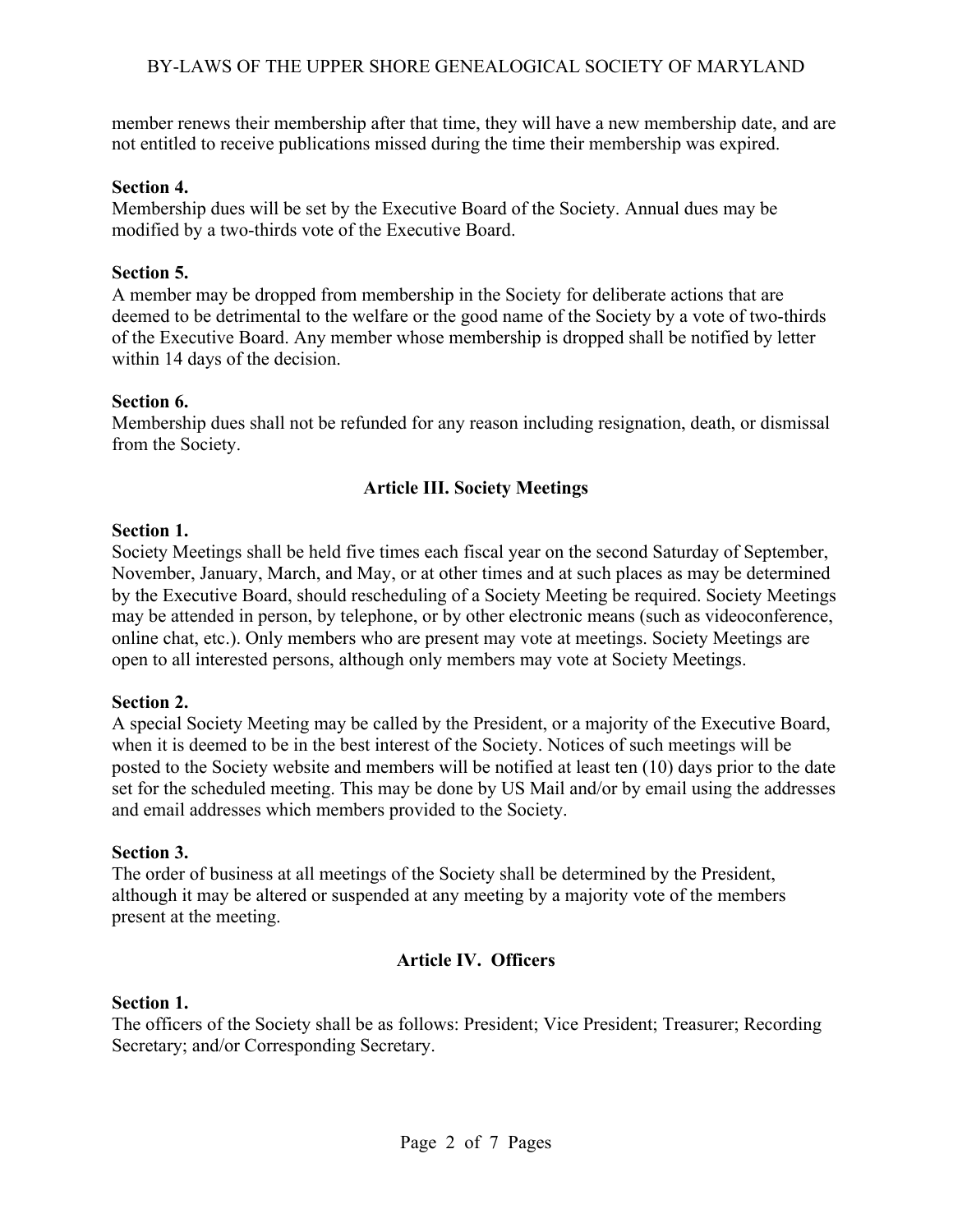# BY-LAWS OF THE UPPER SHORE GENEALOGICAL SOCIETY OF MARYLAND

## **Section 2.**

The President shall: (a) preside over all meetings of the Society; (b) appoint chairperson and members of each committee identified in Article VI; and (c) be ex-officio a member of all committees, except for the Nominating Committee. No person shall hold the office of President for more than four consecutive terms. Any President who has served for one-hundred-eighty (180) days of a fiscal year will be considered as having served one term.

## **Section 3.**

The Vice-President shall perform such duties as shall be assigned by the President and shall perform the duties of the President in the event of their absence or inability to serve. If the President can no longer serve, the Vice President shall assume the position of President. If they serve as President for one-hundred-eighty (180) days of a fiscal year, then they are considered to have served one term as defined in Section 2 of this Article.

### **Section 4.**

The Treasurer shall: (a) receive all dues and other funds of the Society; (b) deposit such funds in a bank or banks approved by the Executive Board; (c) keep a record of all funds received and expended; (d) pay all bills of the Society as authorized by the Executive Board; (e) prepare a report and financial statement for each meeting of the Executive Board; and (f) prepare a draft budget for consideration by the new Executive Board at the first meeting of each fiscal year. The Treasurer's and one other officer's signature will be required for expenditures of \$1,000.00 or more for miscellaneous expenses.

### **Section 5.**

The Corresponding Secretary shall receive the mail and conduct the correspondence of the Society, informing the members of the Executive Board and/or chairs of the various committees as may be necessary for the performance of their duties, and perform such other duties as may be required by the Executive Board. If there is no Corresponding Secretary elected, the Recording Secretary shall fulfill the duties of the Corresponding Secretary.

### **Section 6.**

The Recording Secretary shall keep a record of the proceedings of all Society meetings and shall maintain the records of the Society as shall be appropriate or directed by the Executive Board. If there is no Recording Secretary elected, the Corresponding Secretary shall fulfill the duties of the Recording Secretary.

# **Article V. Executive Board**

### **Section 1.**

The Society shall be governed by an Executive Board.

### **Section 2.**

The members of the Executive Board shall be as follows: the officers of the Society, the chairperson of each Standing Committee listed in Article VI, and a Member at Large as defined in Section 6 of this Article.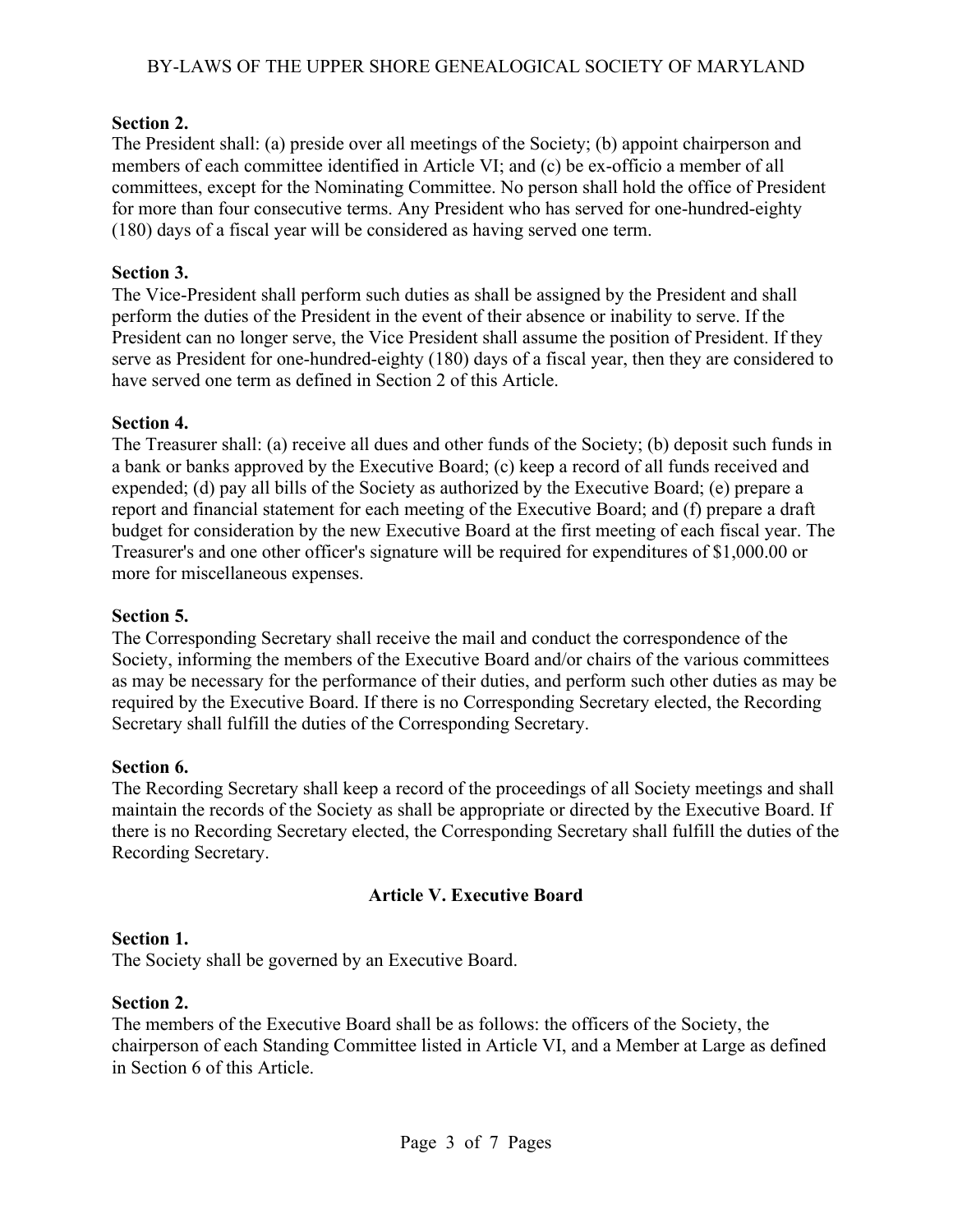# **Section 3.**

Executive Board meetings shall be held twice a year on the second Saturday of August and February. The President, or a majority of the Executive Board, may call additional meetings of the Executive Board, if deemed necessary. Notice of such meetings shall be provided to the members of the Executive Board at least seven (7) days in advance, if possible.

# **Section 4.**

Fifty (50) percent of the members of the Executive Board shall constitute a quorum. A majority of those present, where a quorum is present, shall be necessary to make any decisions. If an Executive Board member serves in more than one position, they shall count as only one member to determine a quorum and shall receive only one vote for matters before the Executive Board.

# **Section 5.**

A member of the Executive Board who misses three consecutive meetings (Society Meetings or Executive Board meetings) without notice will be contacted by the President to verify that they wish to continue in their position. If no reply is received, the member will be viewed as having vacated their position. If the Executive Board member was an officer, the President will appoint a Nominating Committee to identify a replacement, otherwise the President shall appoint a replacement.

# **Section 6.**

The President shall appoint the Member at Large, which can be filled by any active member of the Society. Although this person has no specific duties, they may assist any Executive Board member or committee chairperson in the execution of their assignments. The ideal candidate for this position would be a past President or a member who regularly attends meetings.

# **Article VI. Committees**

# **Section 1.**

There are three (3) Standing Committees of the Society as follows: (a) Program and Publicity, (b) Publications, and (c) Library. The President, with the approval of the Executive Board, may establish ad-hoc committees which expire at the end of each fiscal year, or after a shorter predetermined period. The President shall appoint the chairperson and members of each Standing Committee annually and shall appoint the chairperson and members of any ad-hoc committee after its establishment.

# **Section 2.**

The Program and Publicity Committee shall be responsible for arranging programs for Society Meetings. The committee is responsible to send press releases to local publications, advertise the Society and its events in opportune places, and initiate publication of Society brochures. The committee shall be responsible for the Society Internet presence including a website and social media.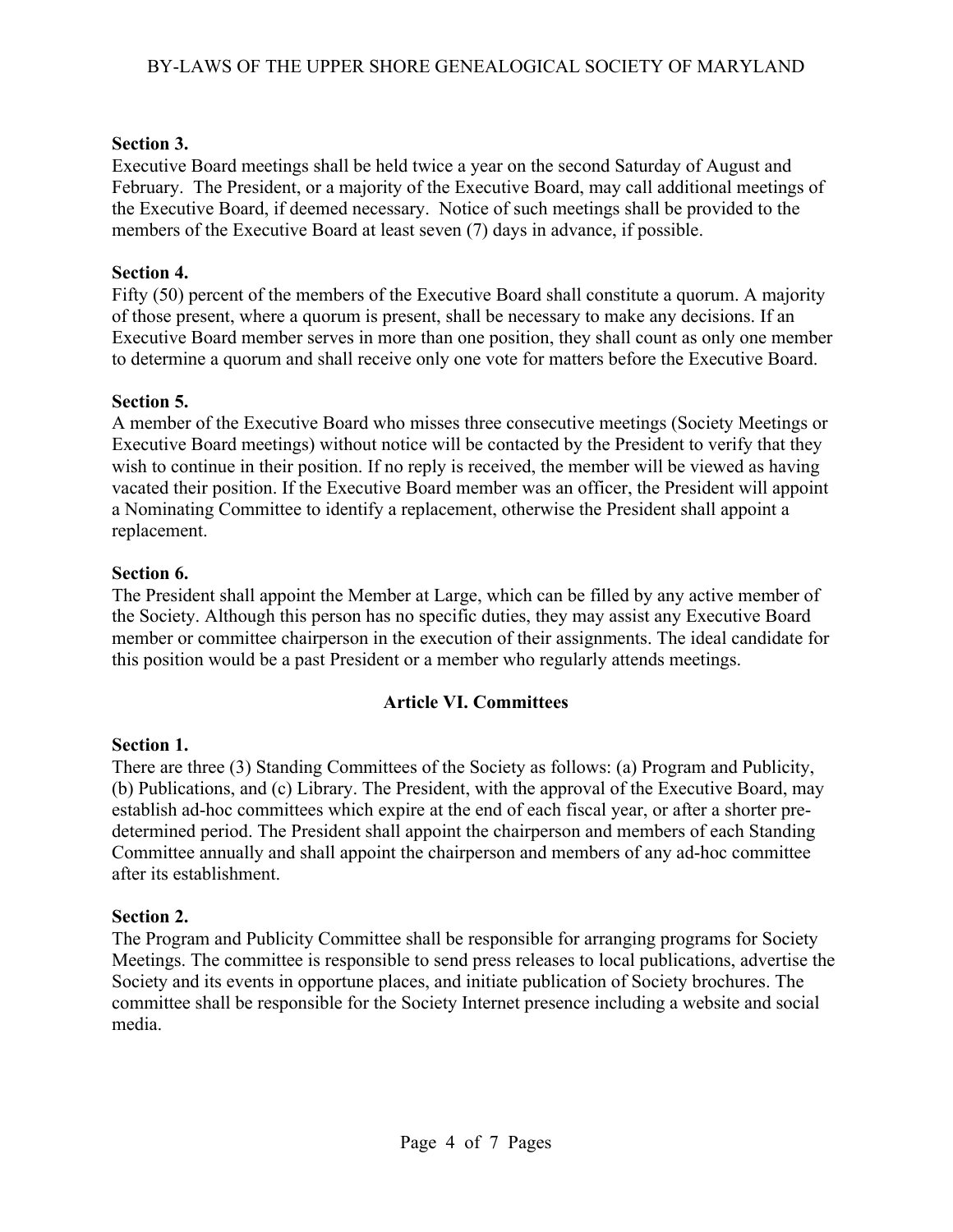# BY-LAWS OF THE UPPER SHORE GENEALOGICAL SOCIETY OF MARYLAND

# **Section 3.**

The Publications Committee shall be responsible for the publication of the Society's periodical publications including the Society Journal (named Chesapeake Cousins), the Society Newsletter (named Cousin to Cousin), and the publication and distribution of books which may be compiled by members of the Society. The chairperson of the Publications committee shall be designated as the Editor of the Chesapeake Cousins.

# **Section 4.**

The Library Committee chairperson is designated as the Head Librarian and shall be responsible for the operation and maintenance of the Society's library including the collection and cataloging of acquisitions, the staffing of the research center with member volunteers, and scheduling the dates and times when the research center will be open to members and the public.

# **Article VII. Fiscal Management**

# **Section 1.**

The Society's fiscal year shall run from July l to June 30.

# **Section 2.**

All non-budgeted expenditures over \$100 must be approved by majority of the Executive Board. Expenditures or reimbursements under \$100 may be approved by the President. Examples of non-budgeted expenses would include, but are not limited to, office equipment, repairs to library, general maintenance items, and regular routine purchases of standard office supplies for orders and correspondence (postage, envelopes, paper, etc.). Examples of budgeted expenses would include but are not limited to, rent of library facility, printing costs for Society periodicals, insurance premiums, utilities, and other major purchases required.

# **Article VIII. Nominations and Election**

# **Section 1.**

A Nominating Committee of at least two Society members shall be appointed by the President, with the advice and consent of the Executive Board. For annual elections, this shall occur at the March Society Meeting prior to the election which shall be held at the Society Meeting in May. For special elections to fill a vacancy during the year, the Nominating Committee shall be appointed within thirty (30) days of the notice of a vacancy.

# **Section 2.**

For annual elections, the Nominating Committee shall prepare a single slate of officers to be voted on by the members at the Society Meeting in May. For special elections, the Nominating Committee shall prepare a single slate to fill a vacant officer position(s) to be voted on at the next Society Meeting more than thirty (30) days after the committee was appointed.

# **Section 3.**

Any person nominated for an officer position must be an active member of the Society as of the date the Nomination Committee is chosen. Once elected an officer must maintain their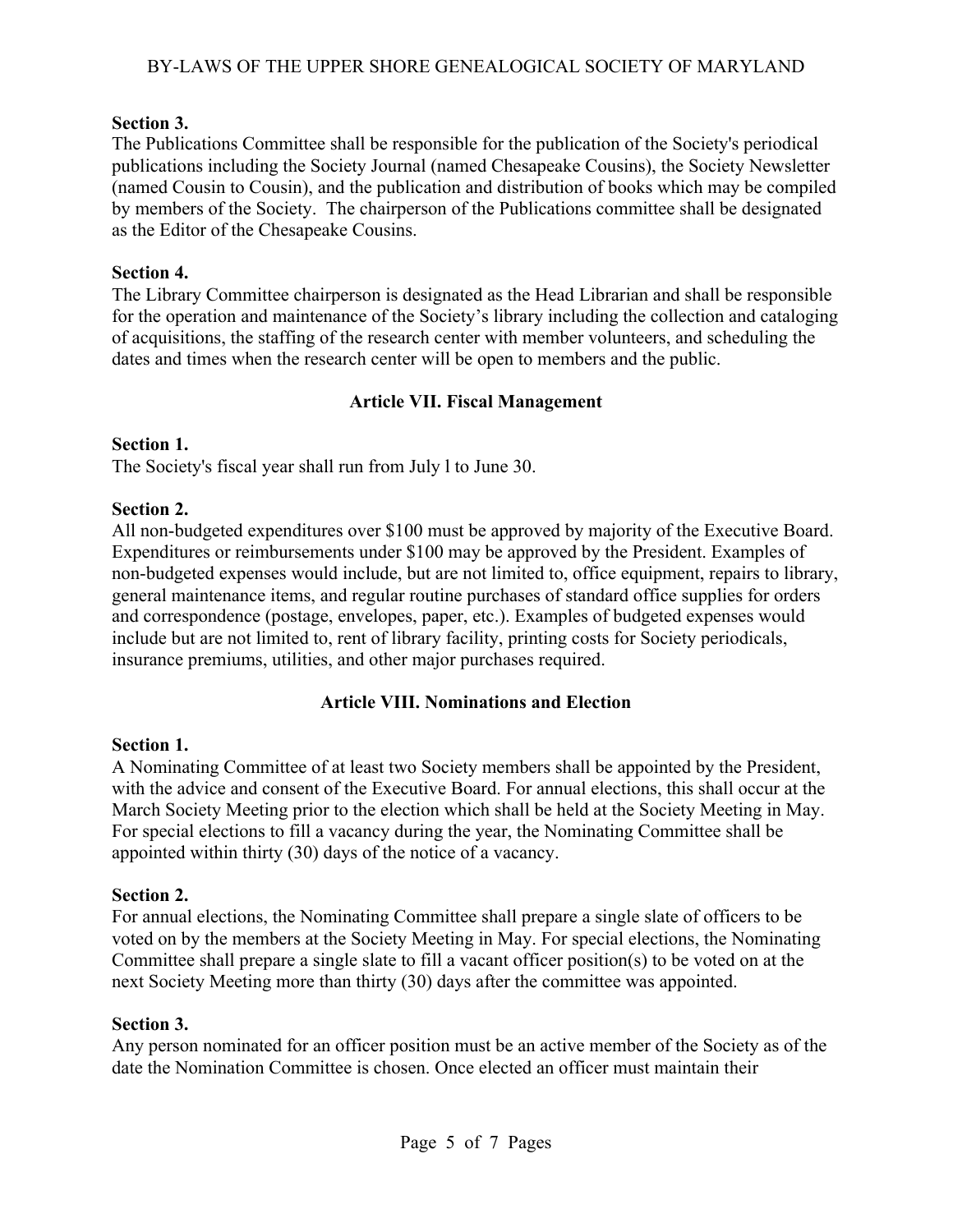# BY-LAWS OF THE UPPER SHORE GENEALOGICAL SOCIETY OF MARYLAND

membership the duration of their term. If they do not maintain their membership during their term (as stated in Article II Section 3), they will be viewed as having vacated their position.

### **Section 4.**

Opportunity shall be given at the election meeting for additional nominations by any active member from the floor, provided that the nominee meets the eligibility requirement of Section 3 of this article.

### **Section 5.**

No nominees shall be named by the Nominating Committee or by a member from the floor without the nominee's consent and acknowledgement of willingness to serve.

### **Section 6.**

Officers shall be elected by a majority of the members present and voting at the election meeting.

### **Section 7.**

New members of the Executive Board shall assume their position on the first day of the fiscal year and will be provided a copy of the current By-Laws. The names and positions of elected officers and chairpersons will be announced on the Society website and in the next Society newsletter. Any out-going officers or chairpersons will turn over all records, files, keys, or other information that pertains to the position that they are leaving.

# **Article IX. Parliamentary Authority**

# **Section 1.**

"Roberts Rules of Order" shall be used as to govern the Society on all cases in which it is applicable, and in which the rules are not in conflict with these By-Laws.

# **Article X. Amendments**

# **Section 1.**

These By-Laws may be altered, amended, or repealed by an affirmative vote of a majority of members at a regularly scheduled Society Meeting or at a special Society Meeting. Any proposed changes must be proposed by either the Executive Board or by a written petition signed by at least ten active Society members sent to the Society by US Mail.

# **Section 2.**

The proposed By-Laws must be distributed to the membership at least 14 days prior to the meeting at which they will be voted on. This may be done by US Mail and/or by email using the addresses and email addresses which members provided to the Society. Proposed changes will also be posted to the Society website. A two-thirds vote of the members present at the meeting is required to approve changes to the By-Laws.

### **Section 3.**

Upon approval of the amended By-Laws, the Recording Secretary will provide a copy of the amended By-Laws to the Executive Board, and ensure a copy is filed at the library.